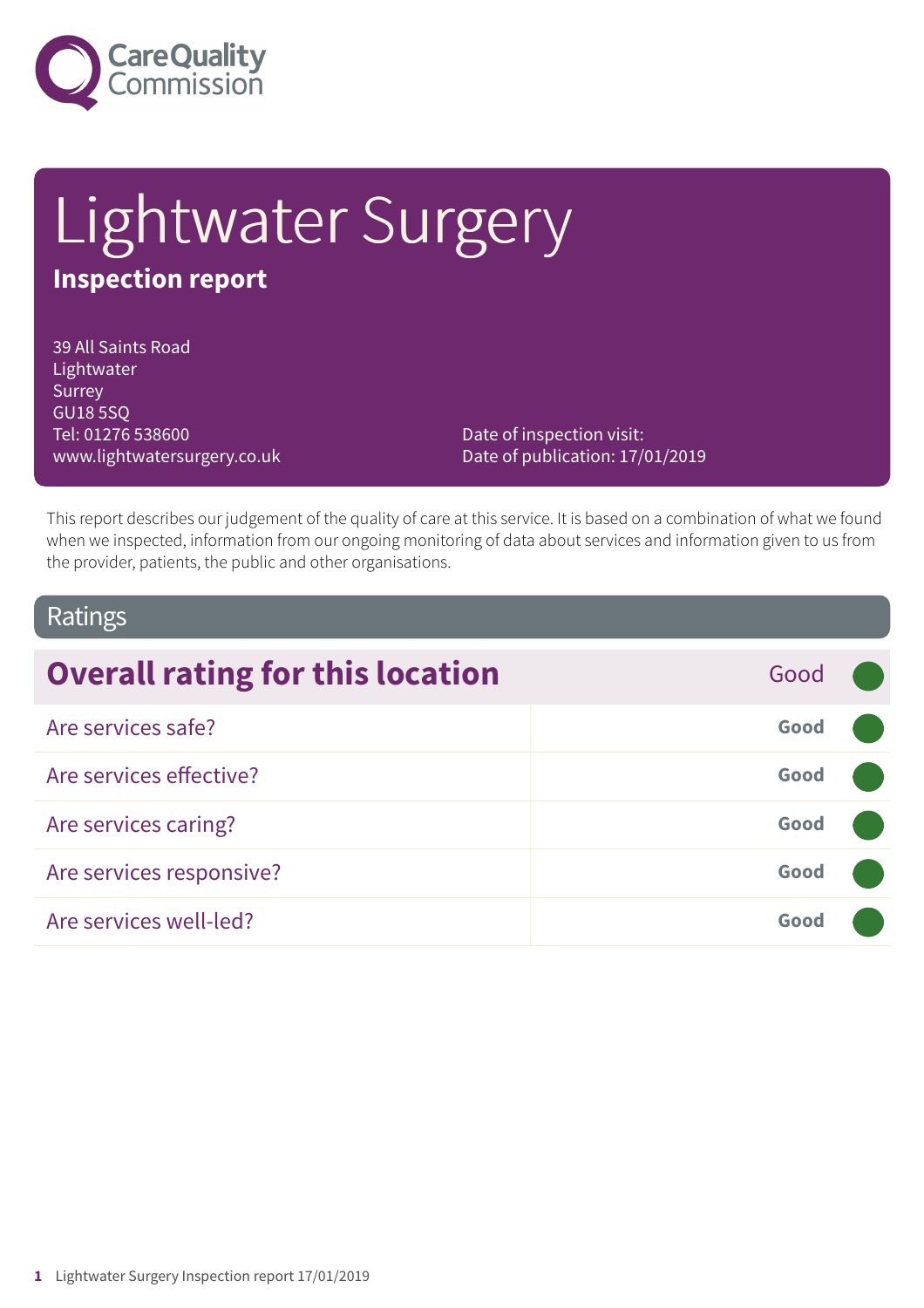## Overall summary

We carried out an announced comprehensive inspection at Lightwater Surgery on 19 December 2018 as part of our inspection programme. We had inspected the practice previously, in February 2016, where the practice had also been rated as Good.

We based our judgement of the quality of care at this service on a combination of:

- what we found when we inspected
- information from our ongoing monitoring of data about services and
- information from the provider, patients, the public and other organisations.

#### **We have rated this practice as good overall and good for all population groups.**

We found that:

- The practice provided care in a way that kept patients safe and protected them from avoidable harm.
- Patients received effective care and treatment that met their needs.
- Staff dealt with patients with kindness and respect and involved them in decisions about their care.
- The practice organised and delivered services to meet patients' needs. Patients could access care and treatment in a timely way.
- The way the practice was led and managed promoted the delivery of high-quality, person-centre care.
- Feedback from all 28 patient comment cards was continuously positive about the way staff treated them. Staff were said to go the extra mile and were patient focussed in all aspects of care.
- There was a strong ethos within the practice for community development and engagement work. The practice had arranged local talks for their patients and those people living in the vicinity.

Whilst we found no breaches of regulations, the provider **should**:

- Improve the identification of carers to enable this group of patients to access the care and support they need.
- Review and continue to monitor cervical smear screening to meet Public Health England screening rates.

#### **Details of our findings and the evidence supporting our ratings are set out in the evidence tables.**

**Professor Steve Field** CBE FRCP FFPH FRCGP Chief Inspector of General Practice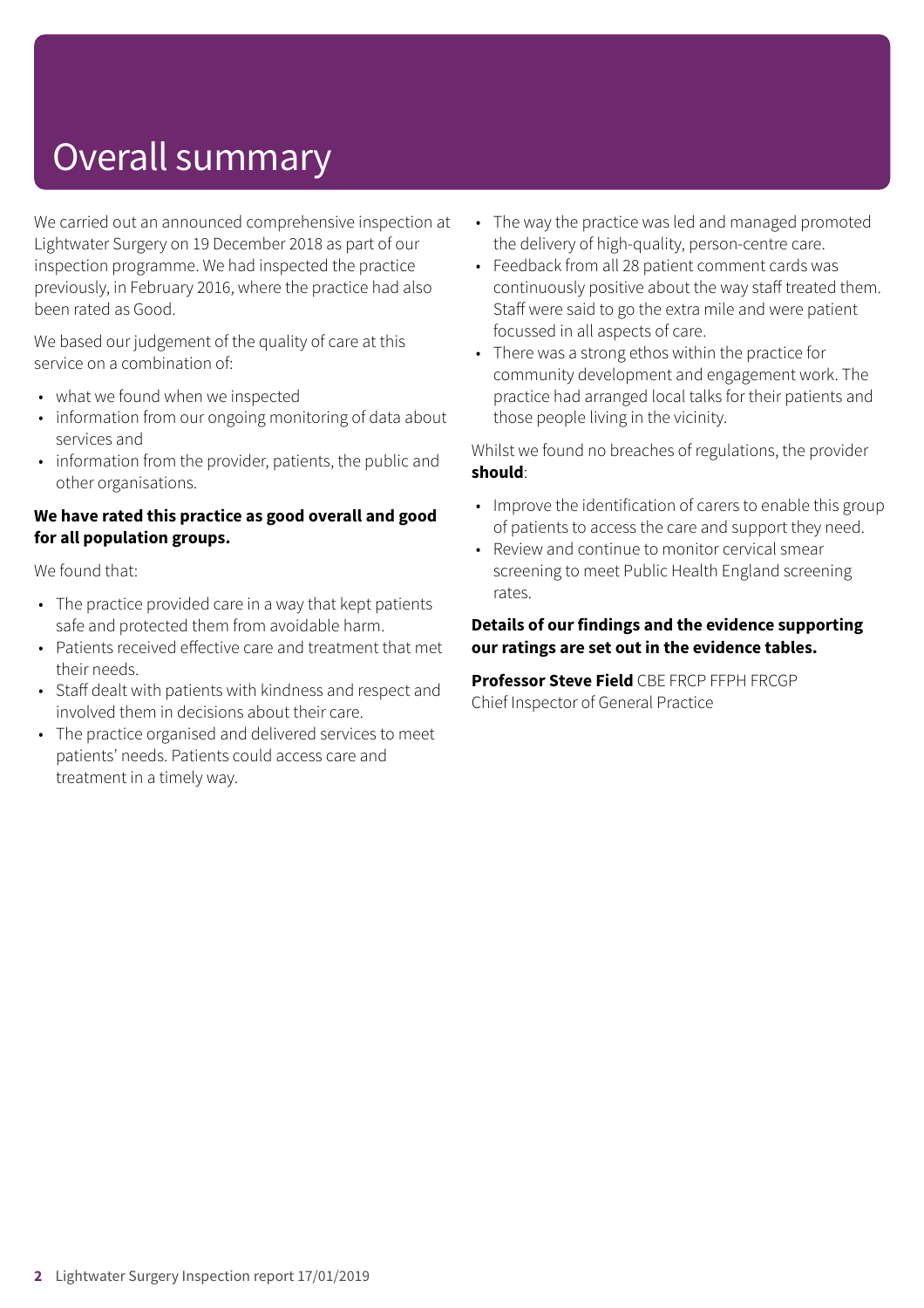## Population group ratings

| <b>Older people</b>                                                        | Good |  |
|----------------------------------------------------------------------------|------|--|
| <b>People with long-term conditions</b>                                    | Good |  |
| <b>Families, children and young people</b>                                 | Good |  |
| Working age people (including those recently retired and<br>students)      | Good |  |
| People whose circumstances may make them vulnerable                        | Good |  |
| People experiencing poor mental health (including people<br>with dementia) | Good |  |

## Our inspection team

Our inspection team was led by a CQC lead inspector**.** The team included a GP specialist adviser, and a PM specialist adviser.

## Background to Lightwater Surgery

Lightwater Surgery holds a contract to provide general medical services and at the time of our inspection there were approximately 12,300 patients on the practice list. The practice is located in an area that is considered to be in the least deprived centile nationally. Lightwater Surgery is registered as a GP training practice providing training opportunities for doctors seeking to become fully qualified GPs (registrars).

Lightwater Surgery is run by six partners (three male and three female). The practice is also supported by a salaried GP, five practice nurses, a healthcare assistant, two phlebotomists, a team of administrative staff, a senior receptionist, a deputy practice manager and two practice managers.

The practice runs a number of services for its patients including asthma clinics, child immunisation clinics, diabetes clinics, new patient checks and holiday vaccines and advice.

Services are provided from one location:

Lightwater Surgery, 39 All Saints Road, Lightwater, Surrey, GU18 5SQ

Opening hours are:-

Monday 8am – 6:30pm

Tuesday 8am – 8:30pm

**3** Lightwater Surgery Inspection report 17/01/2019

Wednesday 8am – 8:00pm

Thursday 8am –8:00pm

Friday 8am - 6:30pm (8am – 8pm on a rota basis with another practice)

As part of a national initiative, local GP Practices are working together to offer patients better access to GP appointments in Surrey Heath. Additional weekend appointments will be available at designated practices throughout Surrey Heath. These appointments are for routine general practice issues and not for emergency care. The location will alternate each week and Sunday appointments will be hosted at North Hampshire Urgent Care centre at Frimley Park Hospital.

During the times when the practice is closed, the practice has arrangements for patients to access care from an Out of Hours provider.

For further details about the practice please see the practice website:

The practice is registered with CQC to provide the following regulated activities:

Maternity and midwifery services

Diagnostic and screening procedures

Treatment of disease, disorder or injury